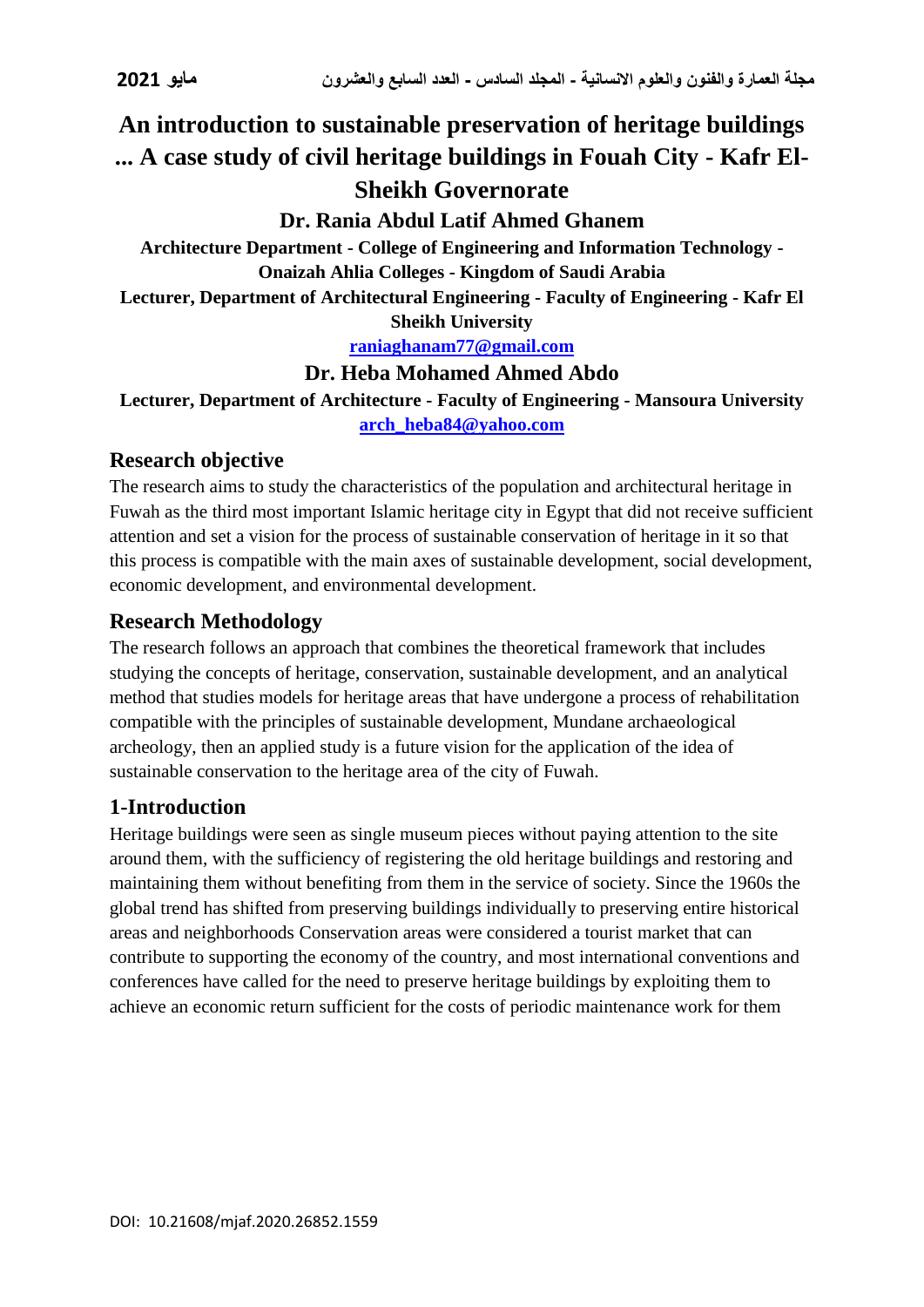#### **2-The pillars of sustainable development**



#### **3-Sustainable conservation and approach to the rehabilitation and maintenance of urban heritage**

The rehabilitation approach is a development of the conservation method that started with individual buildings and extended to include whole areas exclusively on the urban aspects, then added to the economic trend by using heritage buildings and employing them and then the social trend to solve the problems of the population and raise their level, and some countries launch the name of projects to maintain rehabilitation projects, which It represents an integration between the maintenance and protection operations, and the restoration, maintenance, and renovation of buildings taking into account the economic and social aspects of the continuity of the life of everything that has material and moral value

#### **4-An analytical study of examples of sustainable conservation projects on historical and heritage environments**

Through a comparative analysis between the experience of preservation in the historic Darb al-Ahmar area in Cairo and the preservation experiment in the city of Asilah in Morocco, the axes of achieving sustainable urban preservation that guides the research in providing a vision for the process of sustainable preservation of heritage in Fuwah City in Kafr El Shaikh Governorate are identified, so that this vision is compatible With the main themes of sustainable development, which are environmental development, social development, and economic development

#### **5- architectural heritage in Fuwah City - Kafr El-Sheikh Governorate**

The city of Fuwah is considered as the third most important Islamic heritage city in Egypt after the historic cities of Cairo and Rashid. It is located in the governorate of Kafr al-Sheikh. It includes a large number of archaeological buildings that represent different Islamic ages, it contains many mosques, alleys, and houses, the number of archaeological mosques in it is about 365 mosques, The research aims to study models of heritage buildings in Fuwah to envisage the process of sustainable conservation of them to achieve the three main axes of sustainable development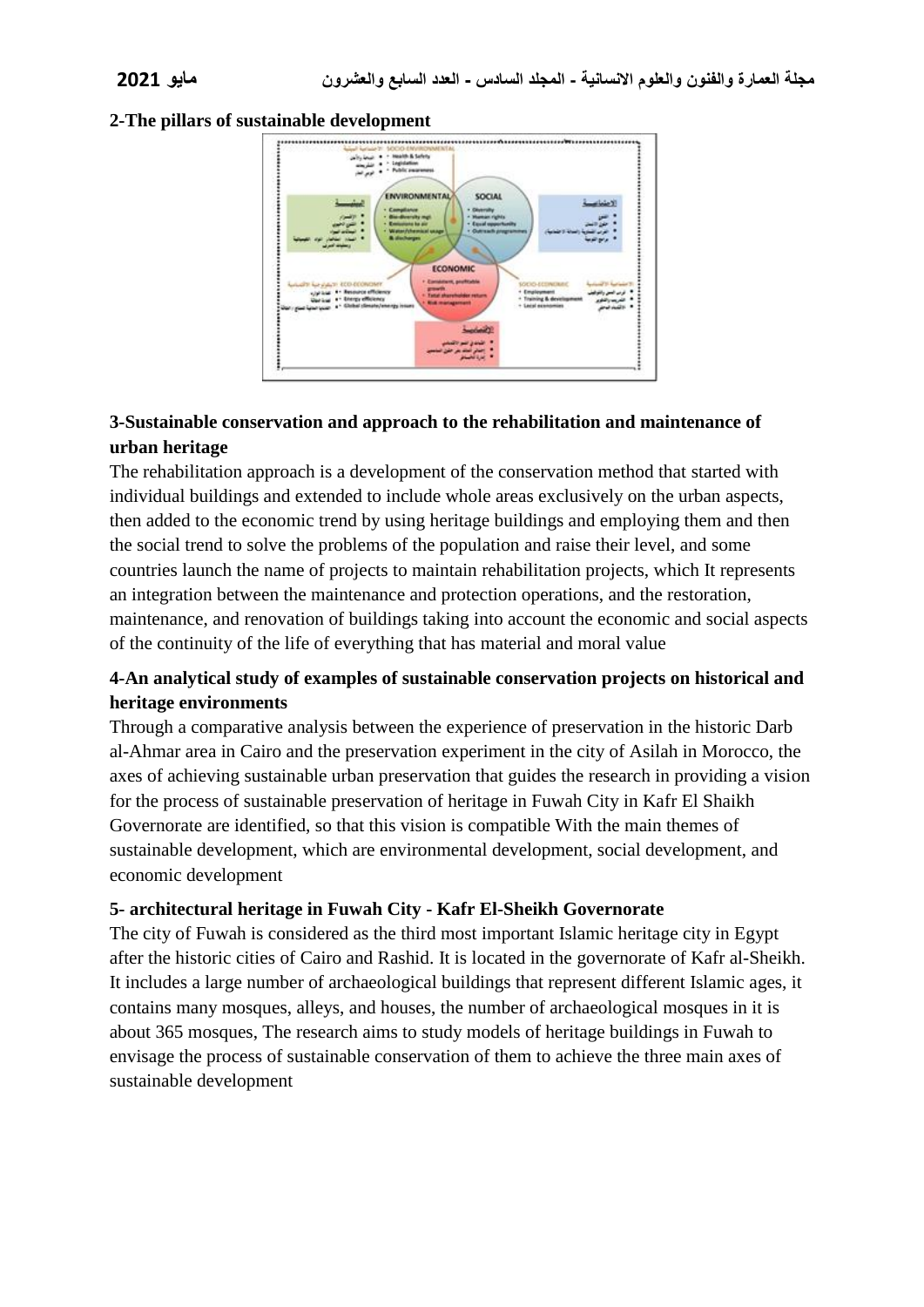#### **6- A futuristic vision for applying the concept of sustainable conservation to the heritage area of Fuwah city**

The future vision aims to rehabilitate the heritage area in the city of Fuwah according to a sustainable vision compatible with the population and heritage and to deal with the urban and architectural heritage in Fuwah as a societal resource that achieves economic and social benefit to the population, which helps in developing community participation, and the research relies on this on the axes of achieving sustainable urban preservation that has been It came from analyzing my experiences of urban preservation in the Red Path in Egypt and the city of Asilah, Morocco

6-1 Sustainable preservation of the heritage areas of Fuwah city as an entry point to achieve social and environmental development

Developing environmentally friendly production systems, as the presence of kilims and handmade carpets in the mouth by negatively affecting heritage buildings due to vibrations and noise, these workshops should be moved in planned places outside the residential block away from heritage buildings, Recycling of the products of the spinning and weaving factories in Fuwah, as there are some spinning and weaving factories in Fuwah and its centers. Rig-rag can be made from the products of cutting ready-made clothes and fabric exhausts, Addressing the sanitation problem, establishing a sewage treatment plant in the city, and establishing a unit to collect, separate and recycle waste, Repairing road networks by paving and lighting the internal streets with a miss, given their importance for the pedestrian movement in the city, Ensuring efficient rainwater harvesting, Preventing the passage of cars with the archaeological path and setting parking areas close to it, with the possibility of exploiting razed buildings and space for that purpose, Creating urban spaces by studying the current situation of residential buildings in the heritage area and converting some space to public squares that provide residents with recreation and exercise, Use of archaeological site coordination elements related to the city's architectural character, such as lighting units and guides, as well as basalt and stone stones used in floors

6-2 Sustainable preservation of the heritage areas of Fuwah as an entry point for achieving socio-economic development

The desired economic development depends on increasing the income of the local population by providing them with job opportunities in tourist or craft activities, and thus linking them with the rehabilitation process for the city's heritage and increasing community participation, and the proposed work plan depends on preparing archaeological areas to receive visitors by raising the efficiency of facilities and paving roads and establishing River ports to activate the role of river transport, Support the tourist activity in Fuwah by Creating an archaeological, tourist pass that passes through the monumental buildings, Rehabilitation and reuse of historical buildings that are not registered as the property of the people, some of which will be converted into antique hotels to accommodate tourists through soft loans, which helps to increase the income of the local population.

Exploiting the available economic resources where labor and experience trained in the craft of kilim manufacturing and manual carpets are available, and the mouth of Fuwah is near the export ports to market products, and the cultural heritage in the mouth allows creativity of traditional products in a contemporary way ,Re-use of some of the historic homes in the area to a cultural center for the designs related to the craftsmanship of kilims and handmade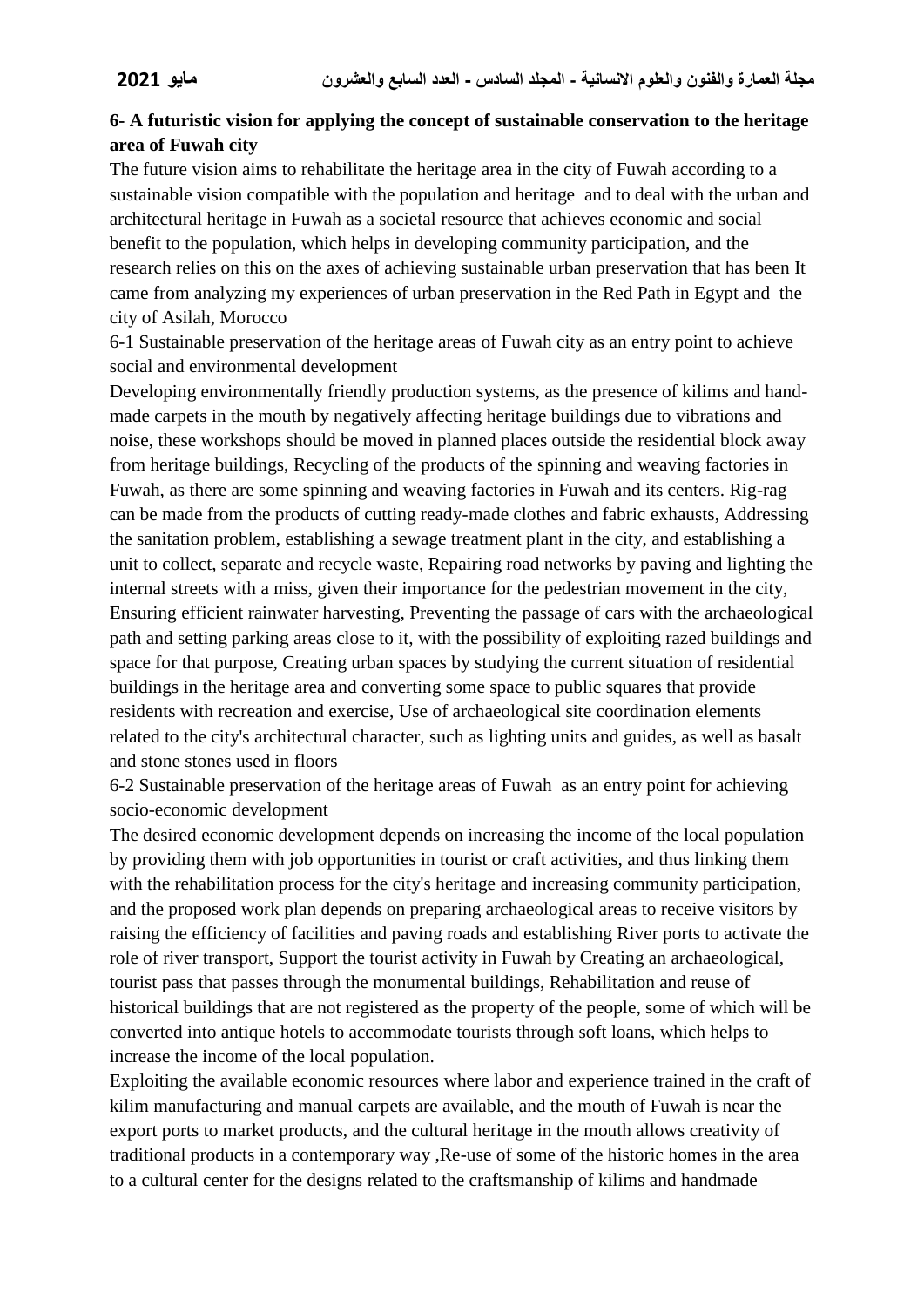carpets ,Reuse a quarter of Al-Khateebah with a mouth as a museum to show the historical development of the kilim craft and its handmade carpets, Re-use cellular hospice as a showroom for the city's kilim products and handmade carpets ,Transforming some space lands and destroyed buildings adjacent to heritage buildings into training centers to develop the city's products from kilims and hand-made carpets to protect the craft from extinction, so that it is of an architectural style compatible with the city's heritage, Training some of the local residents in the restoration work to allow them to increase their income, which helps to increase their affiliation with the project

6-3 Sustainable preservation of the heritage areas of Fuwah city as an entry point for social development

Treating the deficiencies in the social services provided to the residents of Fuwah, so it must be increased by studying the possibility of restoring the Tarabish factory, which is one of the monumental buildings that were destroyed by the mouth by re-establishing it and using it as a cultural and social center that serves the residents of the city, Reuse of some ancient mosques as centers for teaching children to read, write and memorize the Qur'an, in addition to its original function of praying, to help solve the problem of illiteracy with a mouth, so a mosque in the Islamic city in historical times was considered a mosque and a school. Restoration and rehabilitation of monumental buildings that are not registered as an impact

and overlooking the proposed archaeological path, in partnership with the residents of these buildings (tenants or owners) while they bear a portion of the cost of these works after holding meetings and workshops for the residents to increase their awareness of the importance of the project, Hold meetings with residents to determine their actual needs and to promote the project

### **7-1 Research results**

- The ancient archaeological area of Fuwah is considered a promising tourist region with many human and natural ingredients that help transform it into a promising sustainable and archaeological area, which has a positive role in the life of the city's residents, The possibility of re-exploiting ancient buildings, especially worldly buildings, to achieve economic development by developing tourism in the city and developing handicrafts in it, in addition to achieving social development for the city's residents, which helps to increase the population's sense of belonging to their city, thus increasing their awareness of the importance of preserving the ancient buildings in the city and not harming them, Operations to preserve the archaeological areas should expand its vision to include how it can make positive changes in the lives of the local population in terms of economic, social and environmental.

### **7-2 Research Recommendations**

Non-emptying of the tourist heritage areas from their local residents and their participation in the stages of the process of rehabilitating the different historical area, both in the stage of collecting information, developing plans and implementing, Develop an integrated database on the economic and social conditions of heritage areas , Holding training workshops to introduce residents of heritage areas to the way to interact and interact with tourists, Achieving the concept of sustainable conservation requires creating a changing political environment, in which government policies and practices are modified accordingly, and it will be necessary to change the positions of professionals (administrators, economists, planners,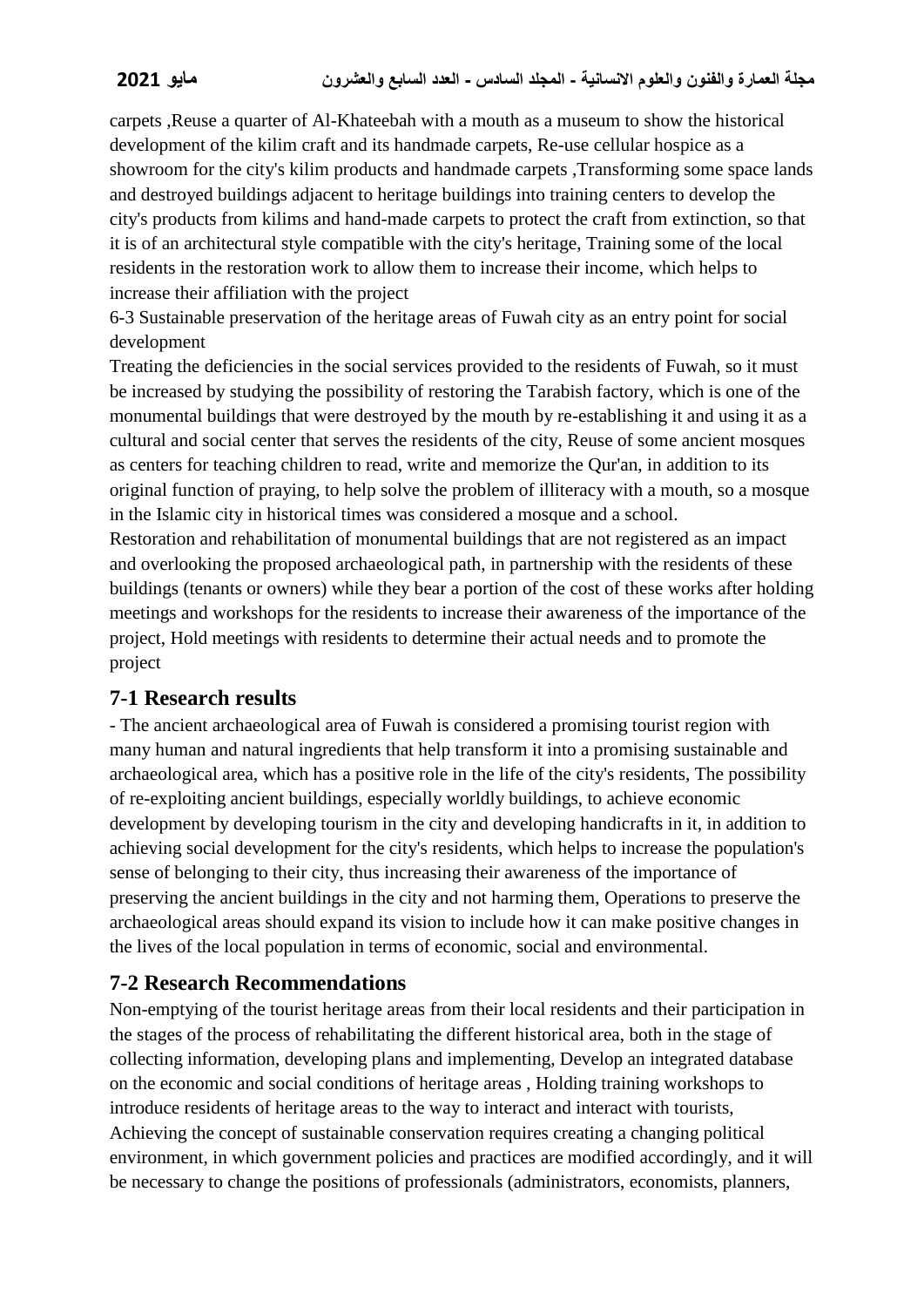architects, and developers), and institutions must be developed and economic and administrative tools are set for control and promotion, as well as Civil authorities should pay attention to the rehabilitation and use of historic buildings that are not subject to government protection

# **References**

Allam, Ahmed Khaled. Shedid, Yahya Othman. Al-Mahdi, Majed Mohamed, "Renewal of neighborhoods," the Anglo-Egyptian Library, 1997

2- Attia, Ahmed Abdel-Halim, "The General Theory of Value ... A Study of Values in Contemporary Thought", Quba'a Publishing and Distribution House, 2004

3- Serag El-Din, Ismail, "Reviving Historic Cities", Library of Alexandria, 2002.

4- Azab, Khaled, "Fuwah, the city of mosques, a case study on the city and its religious and civil buildings", Al-Ahram Cairo Press 1997

5- Hawas, Suheirsky, "The Khedive Cairo ... An Analytical Study of the Urbanism of the Downtown District", Egyptian Marketing Foundation, 2002

6- Hawas, Suheir Zaki, "Urban Preservation and Revival of Heritage Areas in Egypt ... Applying to the Aga Khan Foundation Project in the Red Path", Aghakhan Cultural Services Company, Cairo, 2013.

7- Al-Aishi, Alaa Mohamed, "Aesthetic Values in Heritage Architecture in Mansoura", unpublished Ph.D. thesis, Faculty of Engineering, Mansoura University, 2007.

8-El-Sherbiny, Emad Ali El-Din. , And others. "The Role of Popular Participation in the Process of Upgrading and Preserving, with a Special Mention of the Project on Upgrading the Red Path", The Architectural Preservation Conference between Theory and Practice, Dubai, 2004

9-Ibrahim, Mohamed Abdel-Baqi, "Reinvestment of Heritage Buildings in the Case of the Qaitbay Agency of Aestheticism," International Conference on Architectural Heritage and Tourism Architecture, Egyptian Society of Architects, 1995.

10-Al-Attar, Muhammad Esmat. Rashid, Ahmed Yahya "Re-employment of heritage buildings and their role in sustaining heritage environments", the first international conference on urban heritage in Islamic countries, Riyadh, 2010.

11-Project of the strategic plan for Kafr El-Sheikh Governorate until 2032, the Urban Planning Authority, 2015

12-Nazmi, Naamat Muhammad. Al-Batran, Manal Abbas, and others, "Continuous Development and Rehabilitation of the Heritage Area of the City Center of Cairo," International Conference. Heritage Cities, Luxor, 2006

13-Zaid, Muhammad Rashad, An Analytical Study of the Vocabulary of Architectural Formation of Mosques in Egypt, Unpublished Master Thesis, Faculty of Engineering, Mansoura University, 2003.

14-The master, Mohamed Abdel Aziz. "The architecture of the city of Fuwah in the Ottoman era", unpublished doctoral dissertation, Faculty of Archeology, Cairo University, 1991 15-Al-Belqasi, Mohamed Ibrahim, "The Reciprocal Relationship between the New Job and the Environment surrounding Heritage Buildings", Unpublished Master Thesis, Faculty of Engineering, Mansoura University, 2006.